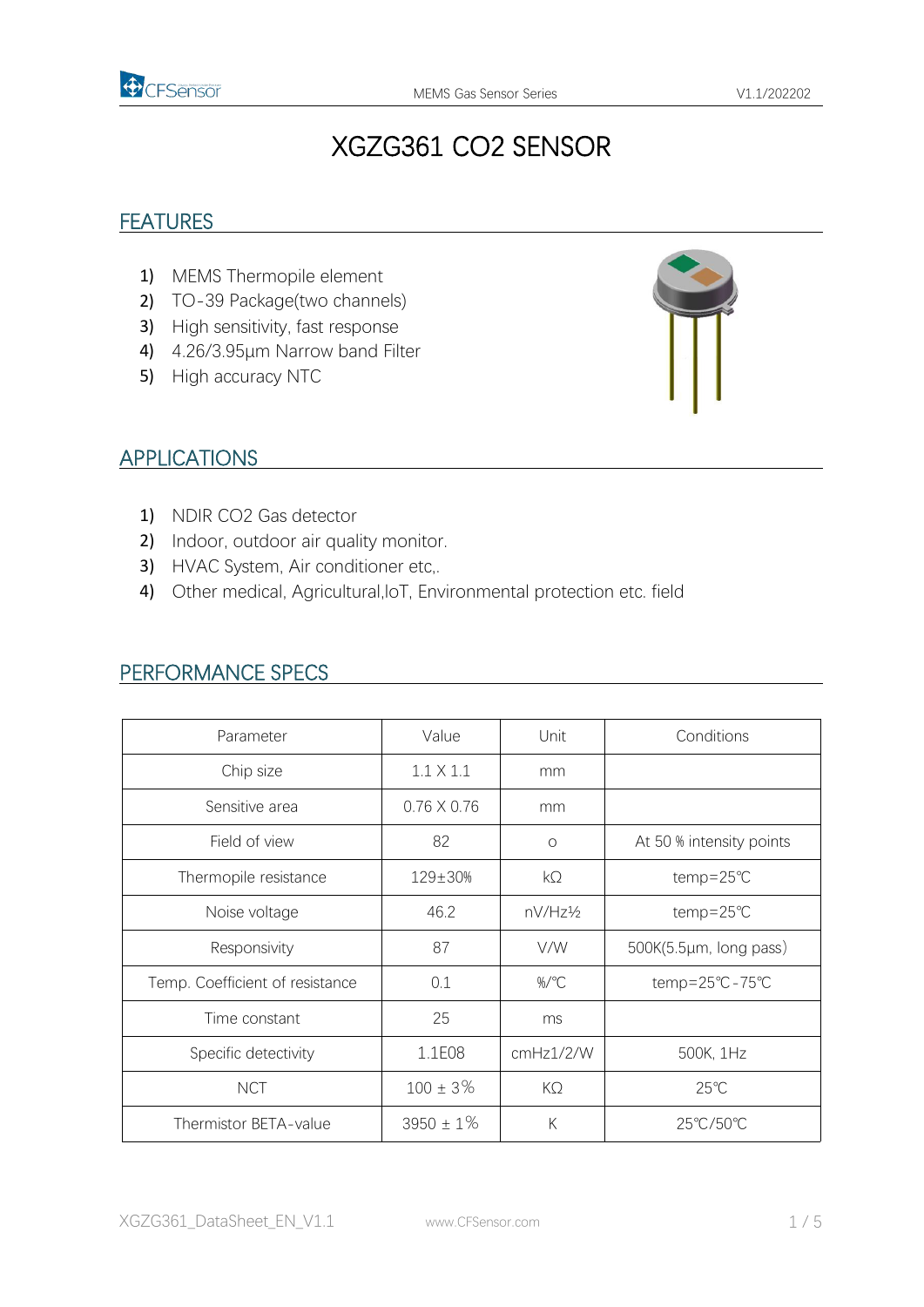### ABSOLUTE MAXIMUM RATINGS

| Parameter             | Value           | Jnit           |
|-----------------------|-----------------|----------------|
| Operating temperature | $-20$ to $+100$ |                |
| Storage Temperature   | $-40$ to $+125$ | $\circ$ $\sim$ |

#### OPTICAL CURVES



# IR FILTER CHARACTERISTICS

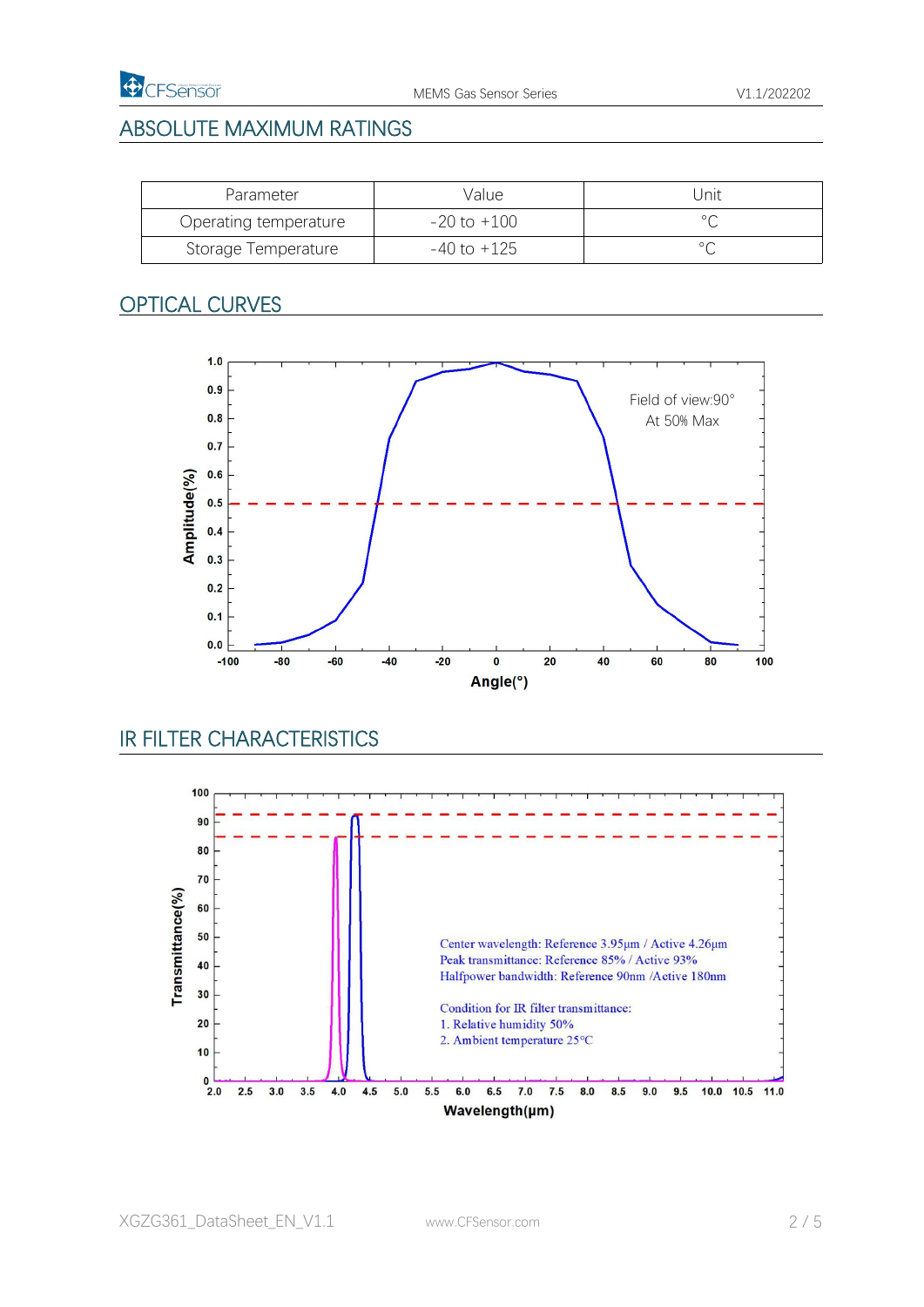#### MECHANICAL DIMENSION







# ELECTRICAL CONNECTIONS

| ŗ.<br>$\overline{\phantom{a}}$ |     |              |              |     |
|--------------------------------|-----|--------------|--------------|-----|
| Definition                     | NIU | Thermopile 1 | Thermopile 2 | GND |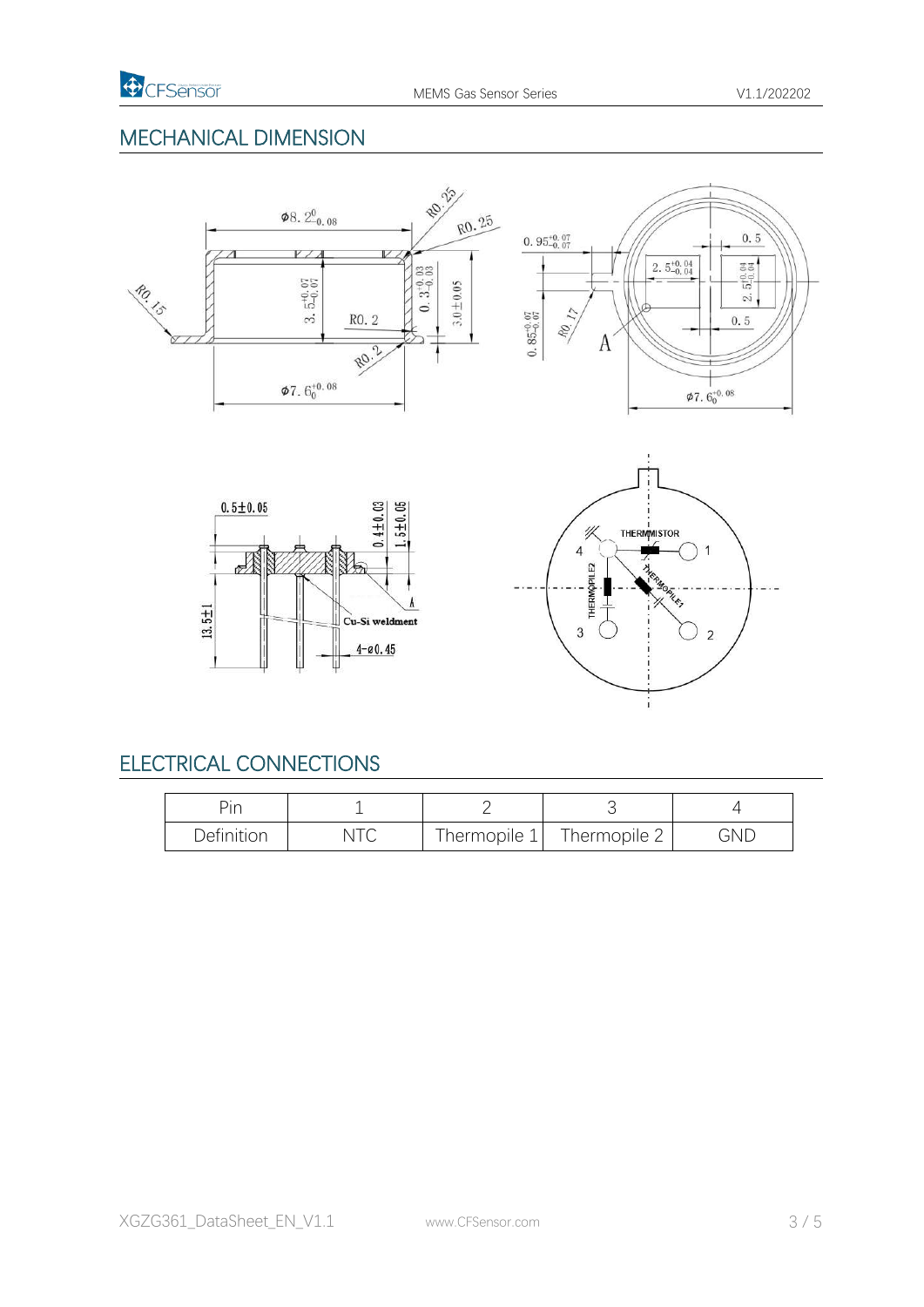

### 【 SAFETY NOTES 】

Using these sensors products may malfunction due to external interference and surges, therefore, please confirm the performance and quality in actual use. Just in case, please make a safety design on the device (fuse, circuit breaker, such as the installation of protection circuits, multiple devices, etc.), so it would not harm life, body, property, etc even a malfunction occurs.

To prevent injuries and accidents, please be sure to observe the following items:

●The driving current and voltage should be used below the rated value.

●Please follow the terminal connection diagram for wiring. Especially for the reverse connection of the power supply, it will cause an accident due to circuit damage such as heat, smoke, fire, etc.

●In order to ensure safety, especially for important uses, please be sure to consider double safety circuit configuration.

●Do not apply pressure above the maximum applied pressure. In addition, please be careful not to mix foreign matter into the pressure medium. Otherwise, the sensor will be discarded, or the media will

blew out and cause an accident.<br>●Be careful when fixing the product and connecting the pressure inlet. Otherwise, accidents may occur due to sensor scattering and the blowing out of the media.

●Because the sensor PIN is sharp, please be careful not to hurt your body when using it.

#### 【 WARRANTY 】

The information in this sheet has been carefully reviewed and is believed to be accurate; however, no responsibility is assumed for inaccuracies. Furthermore, this information does not convey to the purchaser of such devices any license under the patent rights to the manufacturer. CFSensor reserves the right to make changes without further notice to any product herein. CFSensor makes no warranty, representation or guarantee regarding the suitability of its product for any particular purpose, nor does CFSensor assume any liability arising out of the application or use of any product or circuit and specifically disclaims any and all liability, including without limitation consequential or incidental damages. Typical parameters can and do vary in different applications. All operating parameters must be validated for each customer application by customer's technical experts. CFSensor does notconvey any license under its patent rights nor the rights of others.

#### 【 CONTACT 】

CFSensor 14-15F/4Bldg High-Tech Park High-Tech Area Wuhu P.R.C.241000 Tel/Fax:+86 18226771331 Email:INFO@CFSensor.com